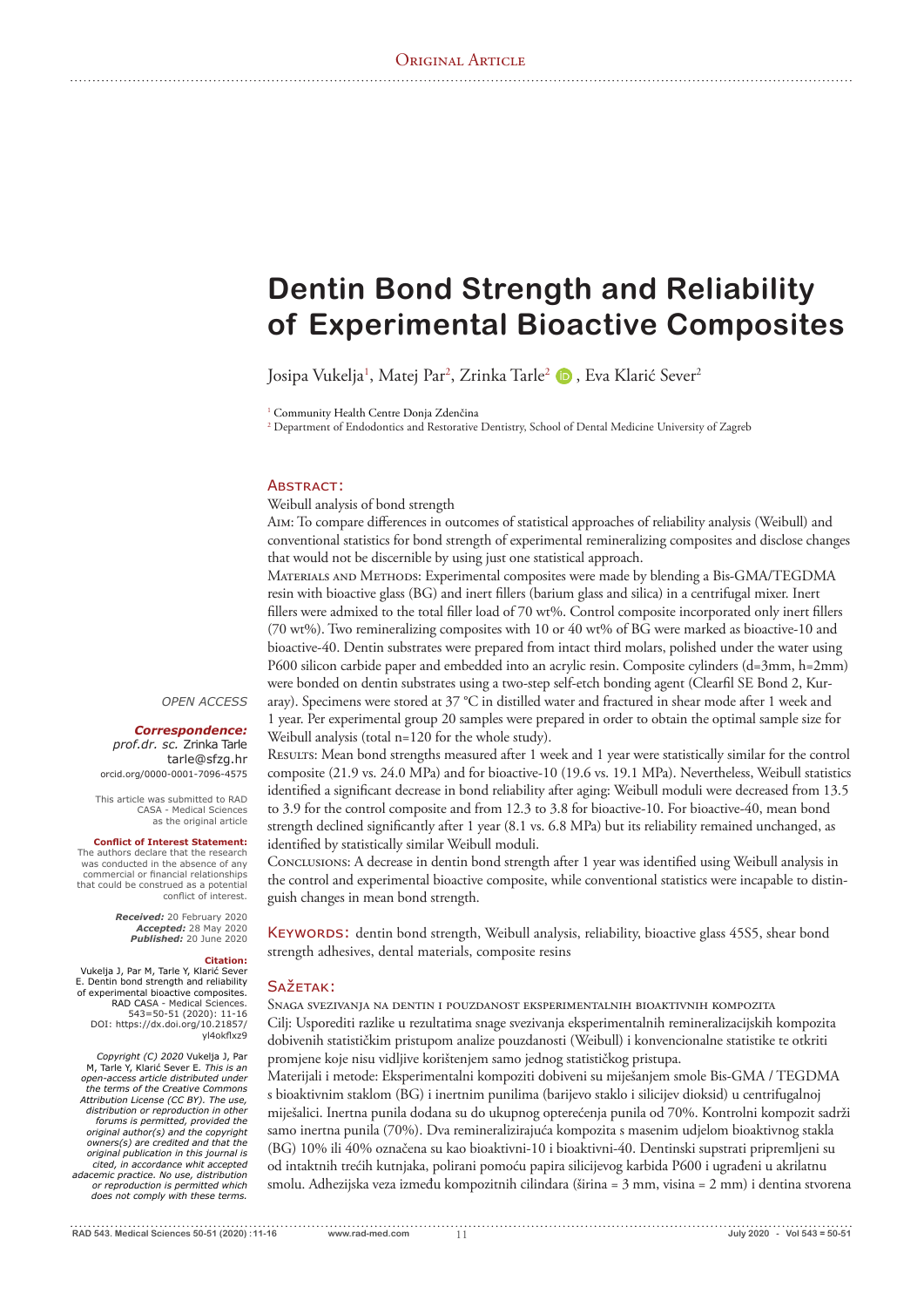je pomoću dvokomponentnog samojetkajućeg adheziva (Clearfil SE Bond 2, Kuraray). Uzorci su skladišteni na 37 ° C u destiliranoj vodi i testirani u uređaju za mjerenje jačine adhezijske sveze (test smicanja) nakon 1 tjedna i 1 godine. Optimalni broj uzoraka za analizu pouzdanosti dobiven je pripremom n=20 po eksperimentalnoj skupini (ukupno n=120 za cijelo istraživanje).

Rezultati: Srednja snaga svezivanja mjerena nakon 1 tjedna i 1 godine bila je statistički slična za kontrolni kompozit (21,9 naspram 24,0 MPa) i za bioaktivni-10 (19,6 naspram 19,1 MPa). Međutim, Weibullova statistika otkrila je značajan pad pouzdanosti veze nakon starenja: Weibullovi moduli smanjili su se sa 13,5 na 3,9 za kontrolni kompozit i sa 12,3 na 3,8 za bioaktivni-10. Za bioaktivni-40, prosječna čvrstoća veze značajno je pala nakon jedne godine (8,1 prema 6,8 MPa), ali njegova pouzdanost je ostala nepromijenjena, što je utvrđeno statistički sličnim Weibullovim modulima.

Zaključak: Pogoršanje snage svezivanja nakon jedne godine utvrđeno je korištenjem analize pouzdanosti kod kontrolnog i eksperimentalnog bioaktivnog kompozita iako konvencionalna statistika nije mogla razlikovati promjene prosječne snage svezivanja.

KLJUČNE RIJEČI: ortohantavirusi; virus Puumala; virus Dobrava; imunološki parametri; citokini

# ΙΝΤRODUCTION

Dental composite materials are mixtures of organic resins and inorganic filler particles interconnected by a coupling agent. The inorganic filler particles are coupled with silanes and scattered in a polymer matrix. Silane makes possible chemical bonding of fillers surfaces with the methacrylate network<sup>1</sup>. Compared to conventional, the experimental, bioactive composites contain unsilanized bioactive fillers which are unable to bond to the methacrylate network and thus can deteriorate mechanical properties<sup>2</sup>.

Dental composites are bonded to dental hard tissues by using adhesive systems<sup>3</sup>. Bond strength testing can measure the capability of adhesive system which somewhat provides an indication of the permanence of a restoration $^4.$  The main characteristic of bond strength data is high variability<sup>5</sup>. Many factors can influence test results, for example test specimen properties, preparation of specimens, handling of materials, specimen storage, experimental setup design, and experimental technique. However, the fundamental source of variability is associated with the brittle nature of materials such as dental composites $\rm ^6$ . Maximum stress brittle materials can resist varies unpredictably from specimen to specimen even if a set of seemingly identical specimens are tested under the same conditions<sup>7</sup>. The fracture is hard to predict because there are no early warnings or visible deformation<sup>8</sup>. The strength of brittle materials is determined by pre-existing defects or flaws present in the specimen, rather than by inherent material properties. Therefore, the measured strength of brittle materials depends on the probability of occurrence of a critical defect in their structure<sup>9</sup>. In materials science, when measuring mechanical properties such as strength, it is normal practice to make a series of measurements on a number of apparently identical specimens<sup>6,10</sup>.

The most widely used method for reporting the results from such tests is to give the number of tests performed, the mean strength and the standard deviation<sup>11,12,13</sup>. This method assumes that the mean value is the "true value" and that data scattering around this true value is due to variations in test method or specimen preparation. When the fracture process is of brittle nature, the results show considerable variation, representing characteristics of tested specimens and not the material itself (6, 10). Hence, some authors suggest that it is more suitable to characterize brittle materials by means of the probability of failure at a certain stress level, which can be calculated from the Weibull distribution function<sup>9, 10, 14, 15</sup>.

Weibull analysis is based on extreme value distributions and an empirically derived statistical distribution function that relate strength to the failure of the largest flaws<sup>16</sup>. Weibull's basic premise was "the weakest link theory" i.e. if the weakest part of the material fails, the entire sample fails. Weibull distribution can evaluate the probability of failure at a certain level of stress and vice versa<sup>8</sup>.

The objective of this in vitro study was to test shear bond strength of experimental composite resins and apply the statistical approach of reliability analysis (Weibull) in order to evaluate aging-related changes. Additionally, the conventional statistical approach (analysis of variance, ANOVA) was applied to the same bond strength data to compare its discriminative capability to that of Weibull analysis.

# MATERIALS AND METHODS

*Preparation of experimental composites*

The photo-curable monomer system for experimental composites was prepared by blending a Bis-GMA/TEGDMA (60/40) resin with a photoinitiator system (camphorquinone/ tertiary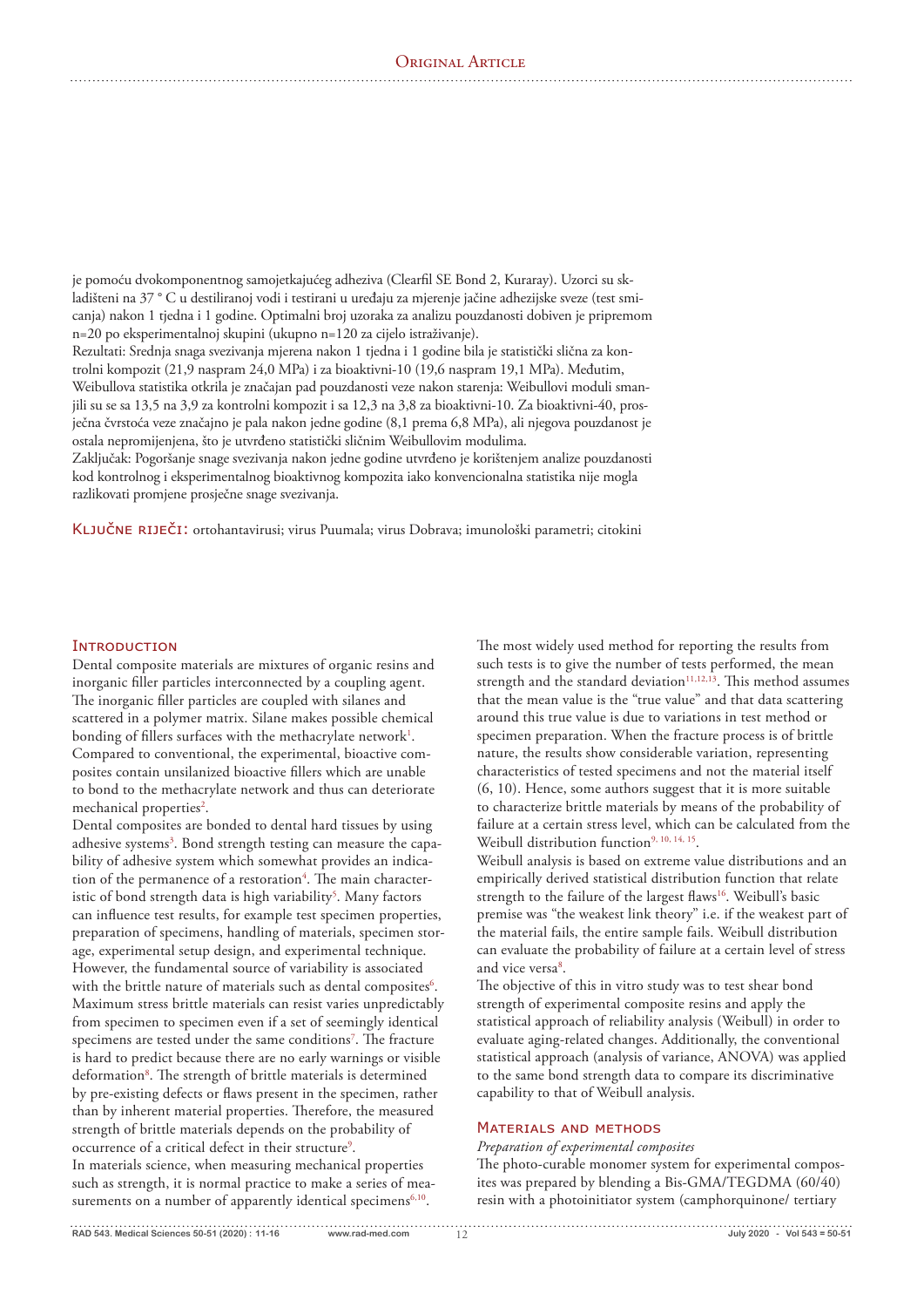| <b>Material code</b>      | <b>Filler composition (wt%)</b> |                                           |                                       |                          |                                                          |
|---------------------------|---------------------------------|-------------------------------------------|---------------------------------------|--------------------------|----------------------------------------------------------|
|                           | <b>Bioactive glass 4S5S</b>     | Reinforcing fillers (Ba-<br>glass+silica) | <b>Total filler ratio</b><br>$(wt\%)$ | <b>Resin composition</b> | <b>Photoinitiator</b><br>system                          |
| control composite         | 0                               | 70                                        | 70                                    | Bis-GMA<br><b>TEGMA</b>  | Camphorquinone<br>Ethyl-4<br>(dimethylamino)<br>benzoate |
| bioactive-10<br>composite | 10                              | 60                                        | 70                                    |                          |                                                          |
| bioactive-40<br>composite | 40                              | 30                                        | 70                                    |                          |                                                          |

#### *Table 1. Composition of experimental composite materials*

amine) in a magnetic stirrer for 48 h. The obtained resin was mixed with variable amounts of reinforcing fillers (barium glass and silica) and bioactive glass 45S5 in an asymmetric centrifugal mixer (Speed Mixer TM DAC 150 FVZ, Hauschild & Co. KG, Hamm, Germany) at 2700 rpm during five minutes (Table 1). Two remineralizing composites with 10 or 40 wt% of BG were denoted as bioactive-10 and bioactive-40. Inert fillers were added up to the total filler load of 70 wt%. Control composite contained only inert fillers (70 wt%). The experimental composite pastes were then kept for 12 h in vacuum to remove air inclusions.

#### *Specimen Preparation and Shear Bond Strength Testing*

Intact human third molars with completed root formation were collected after extraction and stored in 1% chloramine solution at room temperature. Dentin substrates for bonding were prepared using a low-speed saw (IsoMet 1000, Buehler; Lake Bluff, IL, USA) 2-4 months after extraction. The dentin slabs were embedded in a cold-curing methacrylate resin (Technovit 4004, Kulzer, Germany) using a 15-hole stainless steel mold (Ultradent Products, Inc., South Jordan, UT, USA), wet-polished using P600 silicon carbide paper and instantly used for the bonding procedure. Prior to application of the adhesive system, dentin surfaces were gently air-dried to remove any visible moisture. Bonding area was restricted using an adhesive tape with an aperture of 3 mm in diameter. On the flat dentin surface, a two-step self-etch bonding agent Clearfil SE Bond 2 (Kuraray Noritake; Tokyo, Japan, LOT:000031, EXP:2019-02) was applied according to the manufacturer's instruction: primer application with an applicator brush for 20 s, mild air drying for 5 s, applying bond and uniformly spreading the bond layer using a gentle air flow, followed by polymerization for 10 s from a distance of 1 mm (Bluphase Style, Ivoclar Vivadent; Schaan, Liechtenstein, Ser. No. 1120006563). Using a polypropylene mold (Bonding Clamp and Bonding Mold Inserts, Ultradent Products, Inc., South Jordan, UT, USA) composite cylinders were prepared (d=3mm, h=2mm). Specimens were stored at 37 °C in distilled water and fractured

in shear mode by loading in bond strength testing machine Ultratester (Ultradent Products) after 1 week and 1 year. Testing was performed at a constant crosshead speed of 1 mm/min until fracture. The optimal sample size for reliability analysis was obtained by preparing n=20 per experimental group (3 materials x 2 aging times x 20 specimens per group; total n=120 for the whole study).

#### *Statistical analysis*

The normality of distribution was evaluated using Shapiro-Wilk's test. The homogeneity of variances among experimental groups was verified using Levene's test. Mean values of bond strength were compared among different combinations of material and measurement time using one-way ANOVA. After identifying an overall statistically significant difference among groups, multiple post-hoc comparisons were performed using Tukey's adjustment.

#### *Weibull analysis*

Reliability analysis begins by ranking the samples according to calculated bond strength is how. The values which are plotted along the horizontal axis of a Weibull graph are obtained as natural logarithms of bond strength.

The probability of failure  $(Pf)$  for each specimen from a group of n specimens is given by the following expression:

# Pf= (i-0.5)/n

where i is the ranking number in ascending order of bond strength data (weakest rank 1, strongest rank N) while n is the total number of specimens within the experimental group. On the vertical axis is plotted double natural logarithm of [1/(1- Pf)] . Linear regression is then used to fit a linear function through the plotted data points. The slope of the obtained linear function represents Weibull modulus<sup>8</sup>.

# **RESULTS**

Mean bond strengths measured after 1 week and 1 year were statistically similar for the control composite (21.9 vs. 24.0 MPa) and for bioactive-10 (19.6 vs. 19.1 MPa) according to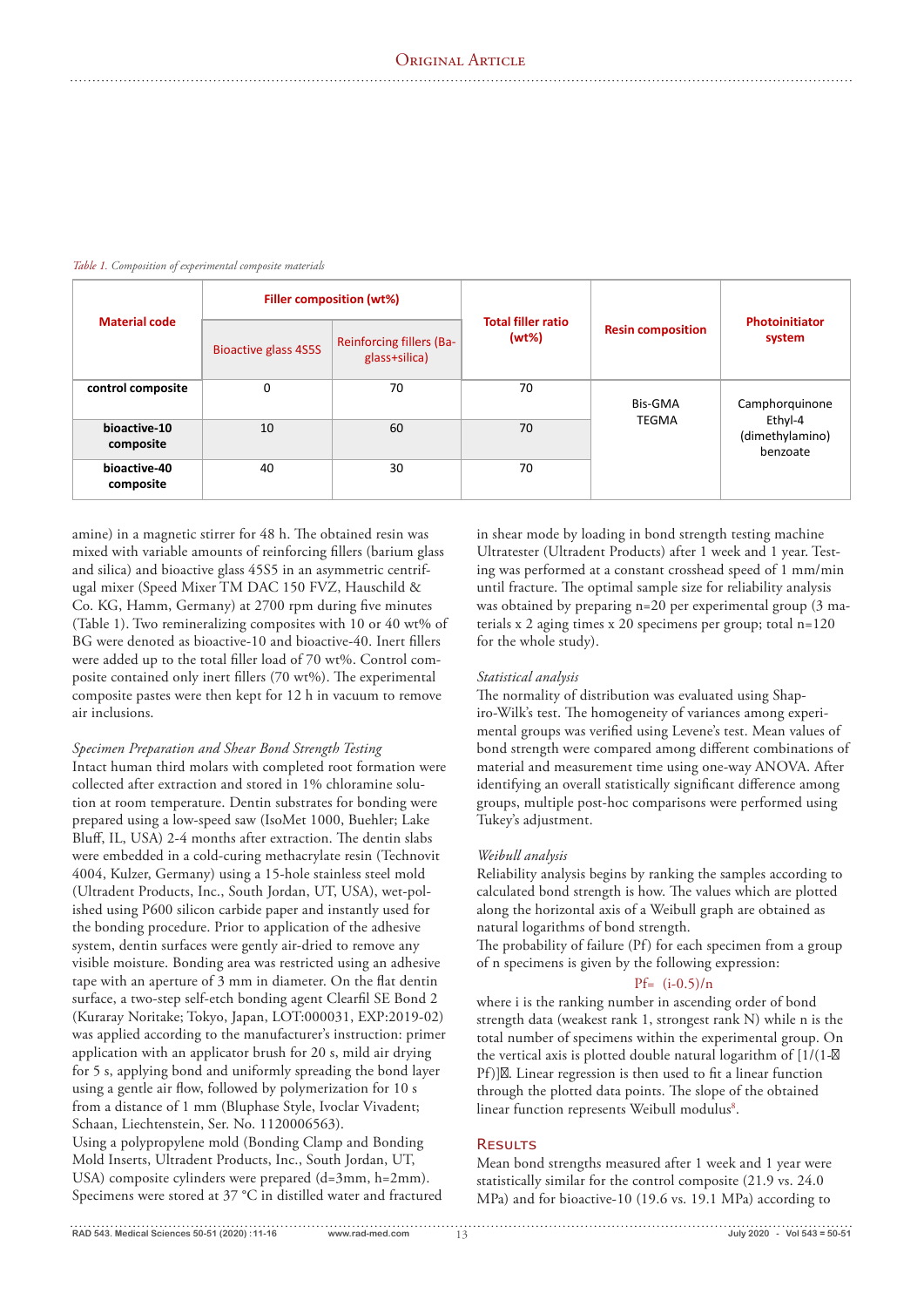

*Figure 1. Average bond strength of experimental composites. Error bars represent ± 1 s.d. Same letters denote statistically homogeneous groups.* 

conventional statistics (Figure 1). Concerning the other two tested materials, significantly lower bond strength was observed for the bioactive-40 composite (Figure 1). For bioactive-40, mean bond strength declined significantly after 1 year (8.1 vs. 6.8 MPa).

The shape parameter (Weibull modulus) of the Weibull distribution is represented by the slope of the fit lines: steeper slope indicates higher reliability (Figures 2-4). In comparison to the previously mentioned results of the statistical analysis, Weibull statistics revealed a significant decline in bond reliability after aging: Weibull moduli decreased from 13.5 to 3.9 for the control composite (Figure 2) and from 12.3 to 3.8 for bioactive-10 (Figure 3). For bioactive-40 composite, reliability remained unimpaired, as identified by statistically similar Weibull moduli (Figure 4).

## DISCUSSION

This study was conducted based on the analysis of bond strength data by two different statistical methods. The arithmetic mean, which was used to describe the central tendency of bond strength within sample sets showed similar values for the control and bioactive-10 experimental composites after one week and one year. However, Weibull analysis revealed a decline in reliability after 1-year aging.

The Weibull three parameter equation, which links the probability of failure  $(Pf)$  to stress  $( )$  is defined as:

Pf=1-exp [- ( ( - u)/ o)m ]

The constant u is the lowest level of stress at which Pf approaches zero and it is customary to assume that u=0. In that case is obtained two-parameter Weibull distribution which is generally used to evaluate material reliability. stands for the measured strength. The scale parameter is o, defined as the uniform stress at which the probability of failure is 63.2% and intersection with the x-axis gives the logarithm of the charac-



*Figure 2. Weibull plots of the control composite*

teristic strength. A decline in the scale parameter of Weibull distribution is represented by shifting of the fit lines toward lower values of x-axis i.e. shifts data to the left. Mean bond strength in the conventional analysis is analogous to the characteristic strength in Weibull analysis and both represent the scale parameter of their corresponding distributions<sup>8</sup>. Mean strength marks altogether strength of the material, however, does not describe the relationship of each individual strength value and its corresponding probability of failure<sup>6</sup>. The important practical use has the constant m, which represents the Weibull modulus<sup>8</sup>. In conventional statistics, the spread of data (standard deviation) is represented as an error of measurement, while in reliability analysis scatter of data is not an experimental error but it classified through Weibull modulus. Previously stated parameter provides a measure of material dependability with simple calculations and it is also known as a shape parameter (10). In that sense, Weibull modulus describes the form of the distribution. A high value of Weibull modulus (i.e. flaw sizes within a specimen are similar) indicates a close grouping of fracture stress values while a low value indicates a wide Weibull distribution is typical for a high spread of defects and less predictable bond strength.

Essentially, Weibull modulus is the parameter that makes a difference in interpretation of results compared with a conventional statistical approach using ANOVA. As seen in the results obtained, the mean strength is approximately the same at both measuring times, but the wide range indicates a higher spread of material defects and more unpredictable bond strength after one year.

In bioactive-40 composite the decrease in mean bond strength and reliability was observed. It was expected because unsilanized bioactive fillers behaved as structural flaws<sup>17</sup>. Bioactive fillers cannot be silanized to avoid the interference of the silane layer with ion release. Due to the lack of surface silanization, bioactive fillers cannot participate in the distribution of forces

**RAD 543. Medical Sciences 50-51 (2020) : www.rad-med.com** 14 **July 2020 - Vol 543 = 50-51 11-16**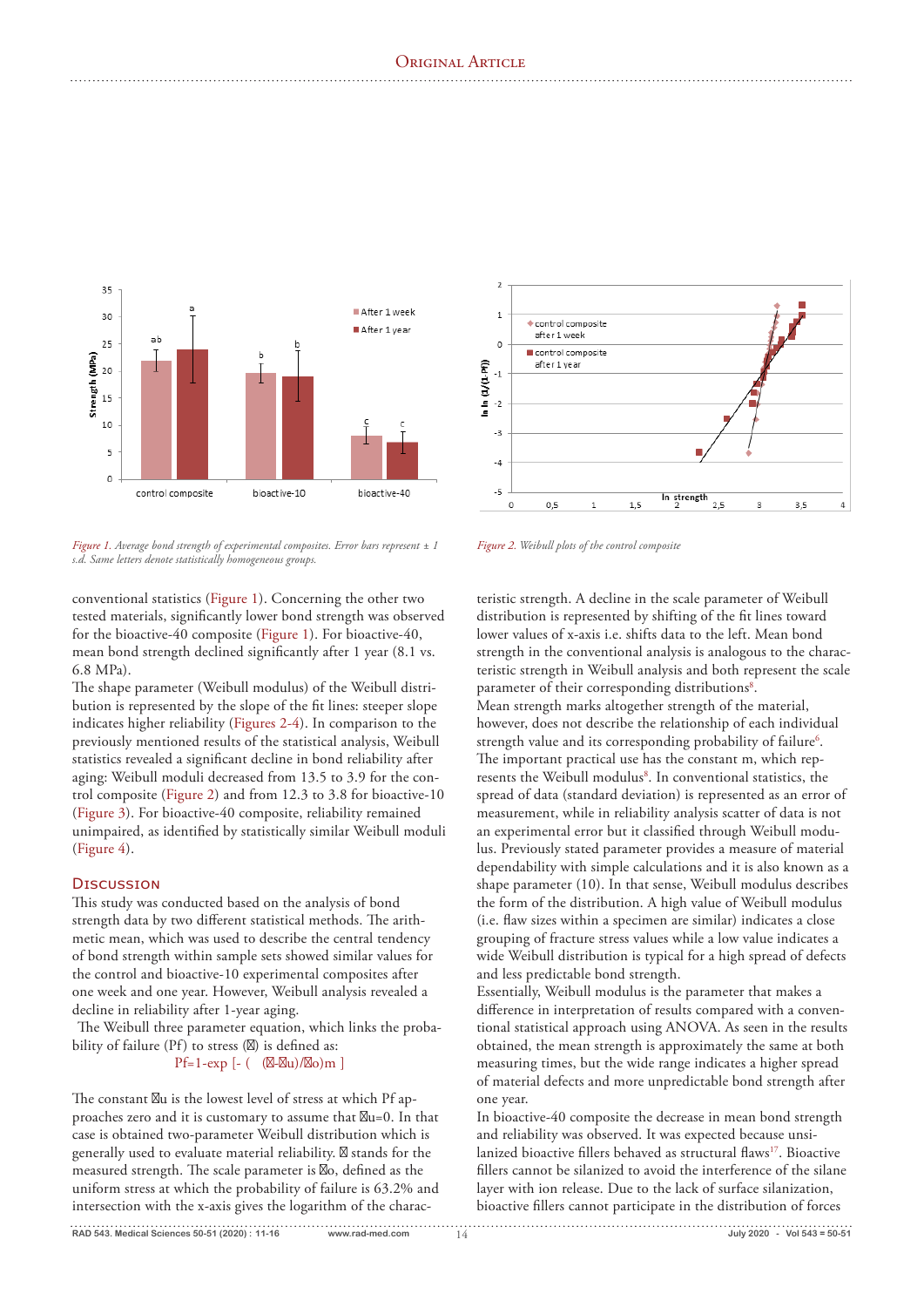

*Figure 3. Average bond strength of experimental composites. Error bars represent ± 1 s.d. Same letters denote statistically homogeneous groups.* 

between filler particles and the resin polymer matrix, which ultimately leads to impaired mechanical properties<sup>18</sup>. In order to facilitate water diffusion and the consequent release of ions, resin in bioactive composites is normally more hydrophilic than in conventional composites<sup>19</sup>. High hydrophilicity diminishes mechanical properties because of accelerated degradation of the composite structure<sup>20</sup>. With regards to increase in reliability observed in bioactive-40 composite (6.8 in regards to 3.9 for the control composite apropos 3.8 for bioactive-10) during aging some studies ascribe to the increase of plastic zone ahead of the crack and consequent lowering of material brittleness<sup>21,22</sup>. Bradna et al. compared various adhesive application protocols using reliability analysis. Shear bond strength was determined after 24 h. One of the tested adhesives was Clearfil SE Bond with mean bond strength values ( $\pm$ s.d.) of 22.8  $\pm$  3.6 MPa while Weibull modulus amounted to 6.5. The adhesive was combined with microhybrid composite Opticor New  $(d=3.5mm, h=2mm)^9$ . In our study mean bond strength measured after 1 week for the control composite was 21.9 MPa. The results of this in vitro study are to some extent comparable to those from the study by Par et al. which investigated dentin bond strength during aging for 1 week, 1 month, 3 months, 6 months and 1 year. In that study it was concluded that enhanced BG amount diminished bond strength and reliability. Also, the bond strength reduction was linearly dependent on the amount of BG<sup>17</sup>.



*Figure 4. Weibull plots of the control composite*

# CONCLUSSIONS

With the limitations of this in vitro study, the following conclusions were drawn:

1. Although values of mean bond strength were similar after 1 week and 1 year, decreased Weibull moduli in the control composite and bioactive-10 after one year are indicative of decline in material's reliability and deterioration of bond strength. 2. A decrease in bond strength was observed with an increasing amount of bioactive glass. It is explained by the presence of unsilanized particles which acted as structural flaws.

## **ACKNOWLEDGMENTS**

This study has been presented as poster presentation at the 9th CONSEURO Meeting in Berlin, Germany, held June 14–15, 2019.